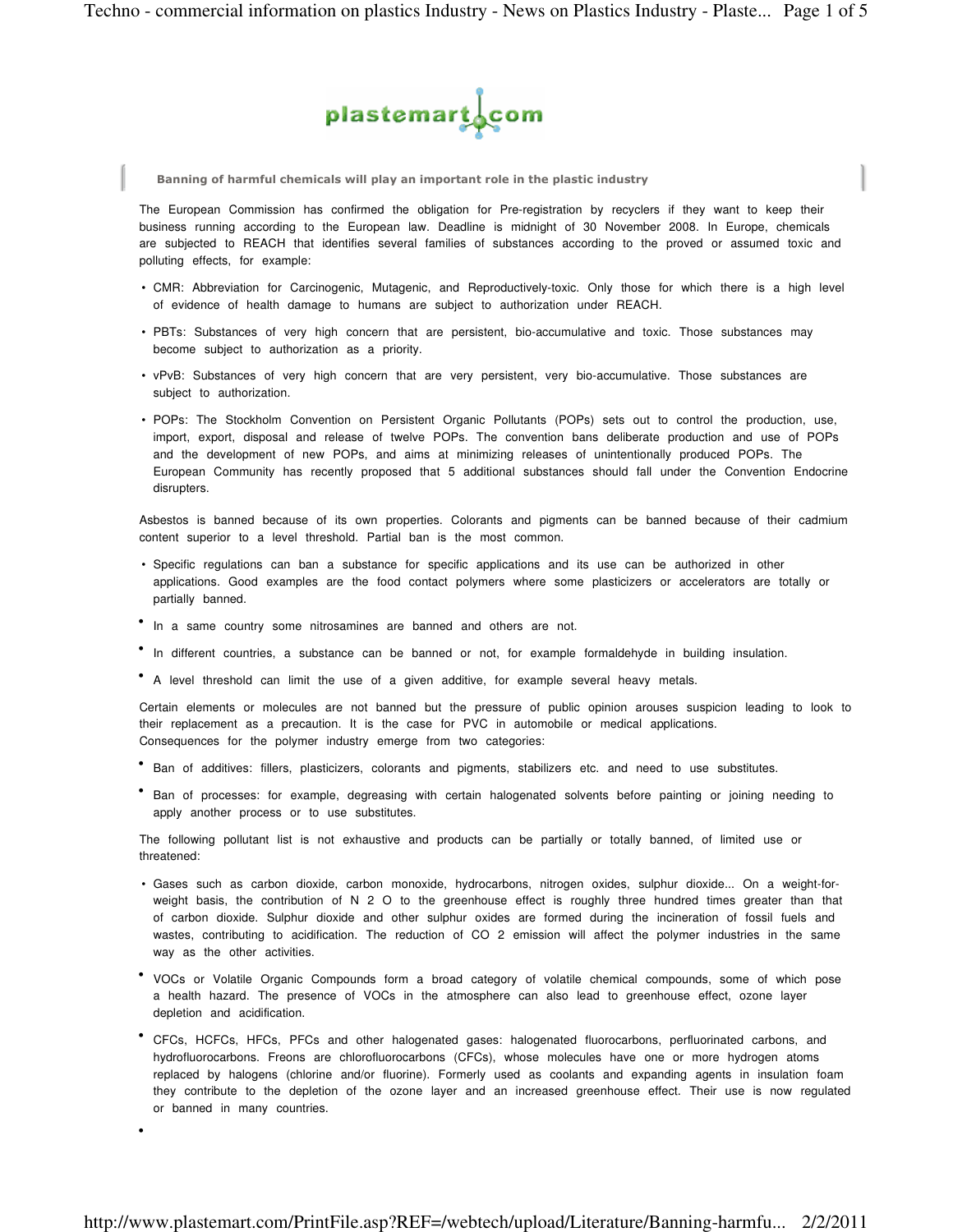Heavy metals, including mercury, zinc, copper, cadmium, vanadium and lead, are harmful if spread in the environment.

- ° Mercury is used in catalysts and is released by the combustion of fossil fuels and wastes. Organic mercury compounds act as cumulative poisons that affect the nervous system.
- ° Zinc is used as curing activator for rubber and for PVC stabilization.
- ° Copper is used in pigments for plastics and rubbers.
- ° Cadmium is a cumulatively toxic element.
- ° Lead, accumulates in biological systems and is linked to behavioural changes, paralysis and blindness. It was used as curing activator or stabilizer for certain polymers.
- Some plasticizers, fire retardants, curing agents..such as:
	- ° Chloroparaffins or chlorinated paraffins that are stable organic compounds resistant to degradation and oxidation. Used as softeners and/or as flame retardants in plastics and rubbers they are harmful primarily to aquatic life.
	- ° Polybrominated biphenyls (PBBs) and Polybrominated diphenyl ethers (PBDEs). These biologically persistent organic compounds containing bromine are used as fire retardants in plastics, for example in housings for electrical equipment.
	- ° Polychlorinated biphenyls (PCBs) are biologically persistent organic compounds containing chlorine, particularly toxic to marine life. Sometimes used in rubber seals for electrical transformers and capacitors they are now being phased out and disposed off.
- Various halogenated species from solvents and paints.
- Toluene, xylene, styrene, naphthalene, ethanol, trichloroethylene and other chlorinated solvents...are harmful and contribute to greenhouse effect.
- Phosphorus derivatives, phosphates... An excess of phosphorus compounds in surface water leads to eutrophication and algal bloom.
- Nitrates from organic materials or surface runoff etc.
- Photochemical oxidants, including ozone.
- Various tiny solid or liquid particulates: soot, dust, fumes, or mist. Dust can penetrate into a person's lungs and pose health hazard. Asbestos is a well-known example.

Often, ban is more or less clear. Some regulations are unambiguous such as Eu RoHS: The European Union directive in new electrical and electronic equipment went into effect 1 July 2006 clearly pointing out some hazardous substances authorized levels:

- Lead 0.1% or 1000ppm
- Cadmium 0.01% or 100ppm
- Mercury 0.1% or 1000ppm
- Hexavalent chromium 0.1% or 1000ppm
- Polybrominated biphenyls 0.1% or 1000ppm

Those limits apply to any single (homogeneous) substance that could be separated mechanically, for example, the case of a radio or the sheath on a cable. If the one or the other contains more than 0.1% of PPB, the entire cable or radio fail the requirements of the RoHS directive. Some other examples as zinc are not so clear. In 1993 the Dutch National Institute of Public Health and Environmental Protection (RIVM) presented an 'Integrated Criteria Document' for zinc, recommending for water a 'desirable' level of 9  $\mu$ /l and a maximum allowable concentration of 25 µ/l. In 1995, zinc and zinc derivatives were included in a priority list of rubber chemicals compiled by the Swedish Environmental Protection Agency, which should be replaced or used restrictively. In 1995, zinc and zinc oxide were placed on the second European list of priority substances in the EU Risk Assessment Programme.

In June 2002 the German Standard DIN 18035-7 "Sports Grounds, Part 7" "Artificial Turf Areas" was published. According to this standard, two leaching tests are required for post-consumer tyre rubber granulates used as infill material for artificial turf and the following limits are set in leachates:

• 0.5 mg/l after leaching with deionized water (DIN 38414-4)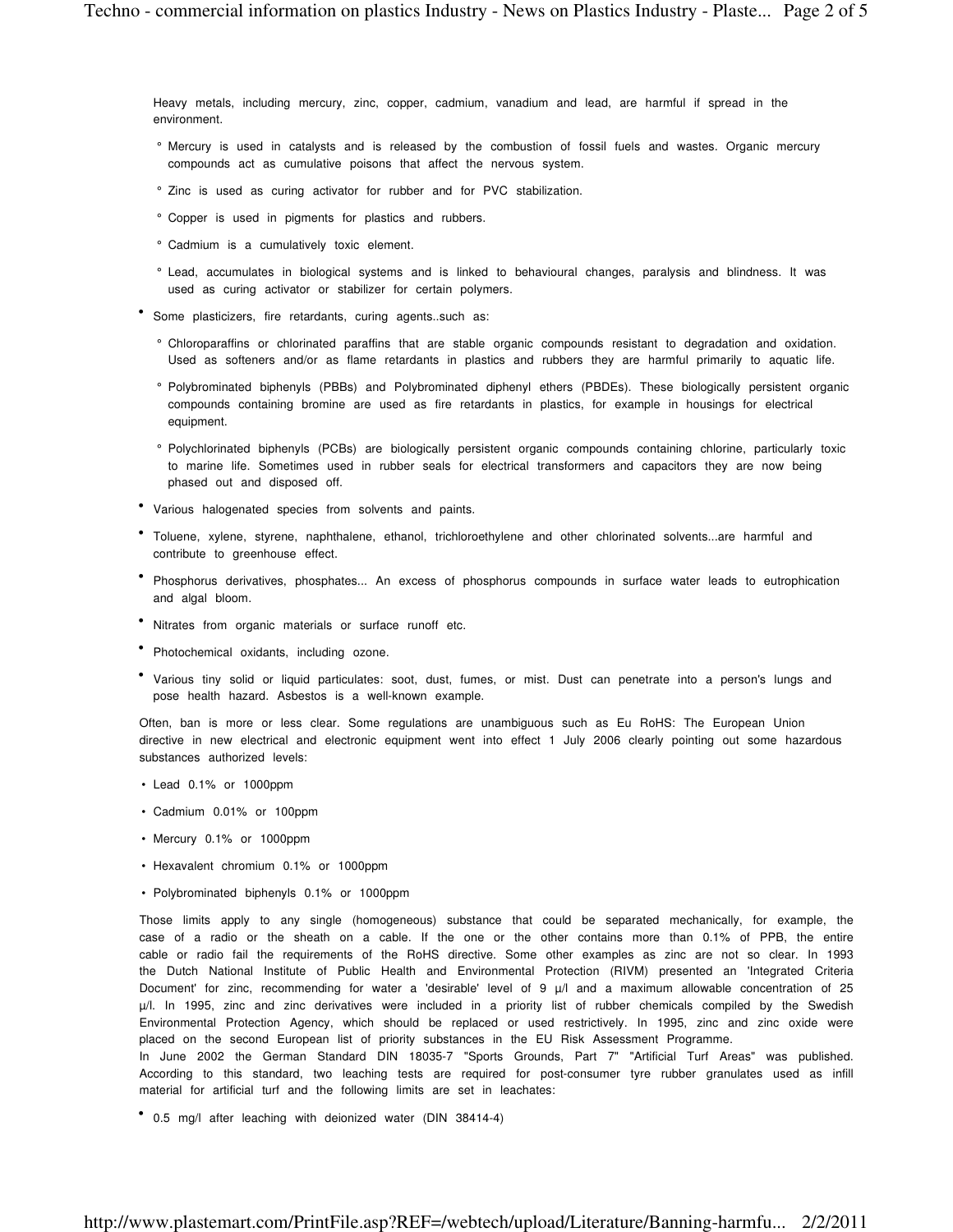• 3 mg/l after leaching with water saturated with C02

Between 1998 and 2004, draft Assessments were produced and responses put forward by the zinc chemical and rubber industries.

Since 29 April 2004 (see Council Directive 2004/73/EC, relating to the classification, packaging and labelling of dangerous substances) zinc oxide is officially classified as "Dangerous for the Environment" with the risk phrase "Very toxic to aquatic organisms, may cause long-term adverse effects in the aquatic environment", and with the safety advice "This material and its container must be disposed of as hazardous waste" and "Avoid release to the environment. Refer to special safety instructions/safety data sheets". Rubber compounds containing more than 2,5 % in total of zinc chemicals or other chemicals classified as R50/63 (such as IPPD) are classified as "Toxic to aquatic organisms, may cause long-term effects in the aquatic environment".

Asbestos, composed of minerals, became increasingly popular in the late 19th century due to its resistance to heat, electricity and chemical damage, sound absorption and tensile strength. The inhalation of asbestos fibres can cause serious illnesses, including mesothelioma and asbestosis. Since the mid 1980s, many uses of asbestos are banned in many countries. Substitutes such as other mineral fibers, natural or synthetic (glass or rock wool, ceramic fibers, whiskers) or organic fibers (Kevlar pulp, polybenzoxazole) and carbon fibers are required more study. There is a broad choice of solutions excluding hazardous substances included in the RoHS but, of course, the chosen solutions must meet general regulations and trends related to plastics and additives. In brief:

- Technically: it is necessary to converge on a difficult balance of flame retardant properties and low smoke emission with constraints concerning opacity, toxicity and corrosivity of fumes
- Legally: standards, regulations, specifications are complex, evolutionary, variable according to countries and industrial sectors.
- FR additives, as the others, must satisfy environmental trends and regulations.
- FR can modify mechanical properties and aesthetics.

The first question is to decide between halogen-free and halogen-containing systems. The second question concerns the possible use of phosphorous additives. Among the main FRS without claiming to be exhaustive, we can distinguish:

- Mineral fillers and additives: Aluminum trihydroxide (ATH), magnesium hydroxide, boron derivatives are the best known but tin derivatives, ammonium salts, molybdenum derivatives, magnesium sulphate heptahydrate are more or less used.
- Phosphorous additives: Red phosphorous, phosphates ester plasticizers, ammonium polyphosphate, melamine phosphates, and melamine pyrophosphate. Some of them can be halogenated also.
- Inorganic complexes or compounds such as, for example Kemgard® products, flame retardants/smoke suppressant additives including zinc molybdate, calcium zinc molybdate, zinc oxide/phosphate, zinc molybdate-magnesium silicate, zinc molybdate/magnesium hydroxide.
- Nano fillers: nanosilicates, carbon nanotubes, nano oxides such as, for example MARTINAL® & MAGNIFIN® CHAR™ launched by Albemarle and based on nanotechnology.
- Halogenated derivatives: Brominated organic compounds are the most used often in combination with antimony trioxide to develop a synergistic effect. Unfortunately, these combinations can generate a lot of smoke and toxic fumes, which are unacceptable for many regulations and standards. Moreover, PBB and PBDE are not RoHS compliant.
- Brominated polystyrene is marketed as fire retardant additive.

The EU's RoHS bans Polybrominated biphenyls (PBB) and/or Polybrominated diphenyl ethers (PBDE) flame retardants but other brominated FR can be used. Saytex HP-3010, brominated polystyrene flame retardant is claimed complying with the RoHS Directive.

FR solutions must be carefully studied according to the whole fire specifications on the one hand and the other mechanical, electrical, optical properties on the other hand. So, for a panel of FR grades based on PVC:

- Oxygen index can increase from 38% up to 64% but in the same time, smoke parameter can be divided by 2 or magnified by 1.5.
- Heat stability and impact strength are altered or slightly improved.

For a panel of halogen-free FR grades based on EVA:

• Oxygen index can increase from 18% for the neat EVA up to 32% for FR grades with an improved fire rating of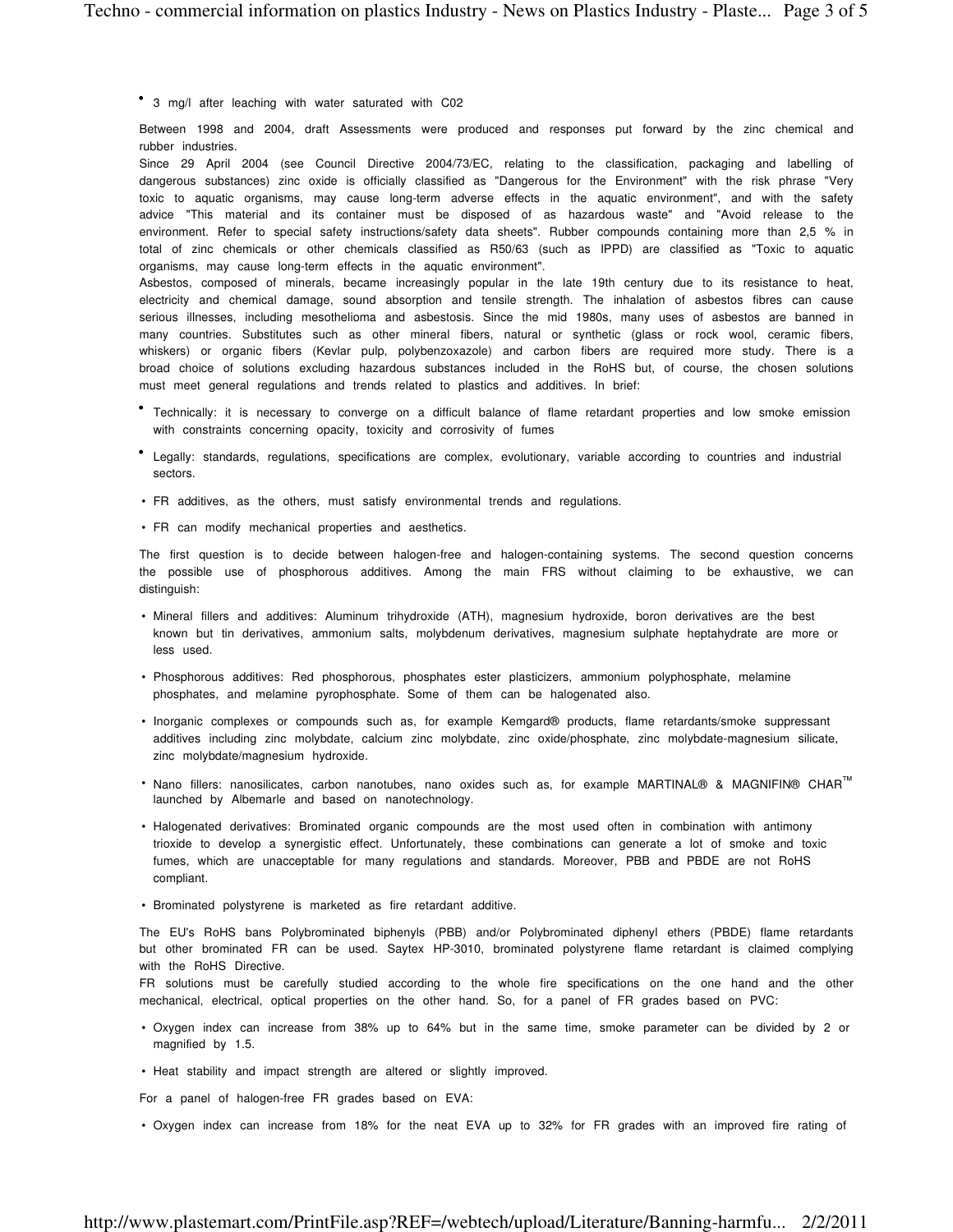V2 or V0 and a CO yield divided by 2 or 4.

FR polymer grades must be considered as the simplest solution. For example, VAMPTECH, Italy , has launched grades of flame retardant glass reinforced polyamide (PA) that are free from halogens, phospohorus and heavy metals. VAMPAMID 6 3028 V0 and VAMPAMID 66 3028 V0 are 30% glass filled PA 6 and PA 66, respectively. The company claims they will help manufacturers meet standards such as the Eu's Waste Electrical and Electronic Equipment (WEEE) and Restriction of Hazardous Substances (RoHS).

PCBs or Polychlorinated biphenyls are organic compounds with several chlorine atoms attached to biphenyl composed of two benzene rings. They were used as coolants and insulating fluids for transformers and capacitors, stabilizing additives in flexible PVC coatings of electrical wiring and electronic components...until their ban in the 1970s. PCBs are classified as persistent organic pollutants which bio accumulate in animals.

Commercial grades were marketed as Aroclor, Askarel, Clophen, Kanechlor, Phenoclor, Pyralene, Santotherm... PCBs can be replaced in transformers by another fluids, subject to all other requirements, such as, for example:

- Mineral Oils
- Silicones
- Blends of esters of pentaerythritol and fatty acids

Due to the very different chemical structure of those fluids, the polymer parts in the transformer can be dramatically altered.

Lead- and cadmium-based pigments have been used extensively due to their relatively low cost coupled with their good fastness properties and reasonable processability. However, to respond to social and environmental concerns and regulations many manufacturers eliminate the lead and cadmium pigments.

The Eu Substance Directive 67/548/EEC classifies aromatic distillates as 'carcinogenic' and allocates the risk phrase R45 (may cause cancer) and the label T (skull and cross-bones). The environmental problem is significant seeing that for a nation as Sweden , the total tire wear was estimated at 10 000 t in 1994, that is to say, potentially, some tonnes of polycyclic aromatic hydrocarbons.

Plasticizer suppliers study the use of safer oils:

- Free of carcinogenic products.
- Available in large quantities.

acceptable scorch times.

- Competitive.
- Efficient in rubber processing and finished rubber goods.

It appears that the replacement is possible with slight formulation adjustments. There is not a single answer because of the versatility of elastomers and crosslinking. The activity of zinc oxide can be boosted with:

- Other metal oxides. For example STRUKTOL® ZIMAG 29/43 consists of 29% zinc oxide, 43% magnesium oxide and 28% wetting and dispersing agent. It is used as activator for crosslinking of polychloroprene. The suggested dosage depending on the required cross-linking density is 4 - 8 phr, that is to say 0.6 to 1.2% of zinc in a 50% reinforced compound.
- Anti-reversion agents such as AKTIVATOR 73 (zinc soaps) and PERKALINK 900 (biscitraconimide) allow formulating truck tyre compounds with zinc content below 1%.
- Combination of cetyltrimethylammonium mallate and an anti-reversion agent allows formulating compounds with zinc content below 0.6%.

In sulphur vulcanization of SBR. CaO and MgO are conceivable alternatives to ZnO albeit a lower cure rate and some differences concerning the state of cure. Nitrosamines can be produced and emitted at the workplace by reaction of some accelerators during the vulcanization of rubbers. They can also be present in finished goods. Certain nitrosamines are banned at the workplace and into rubber goods for some applications. Low to nil nitrosamine emitting accelerators have been developed for the vulcanization of various rubbers, for example:

- Tetrabenzylthiuram disulfide (Westco TBzTD, Benzyl Tuex® ...) a fast curing primary or secondary accelerator in natural rubber (NR), SBR, nitrile rubber (NBR) emits low to nil nitrosamine; is not carcinogenic and leads to
- Zinc dibenzyldithiocarbamate (Westco ZBEC, Arazate® ZnDBzC...) is convenient as non-discolouring and non-staining primary or secondary accelerator for natural rubber (NR), butyl rubber (IIR), SBR, EPDM, natural and synthetic lattices. It emits low to nil nitrosamine and leads to acceptable scorch times.